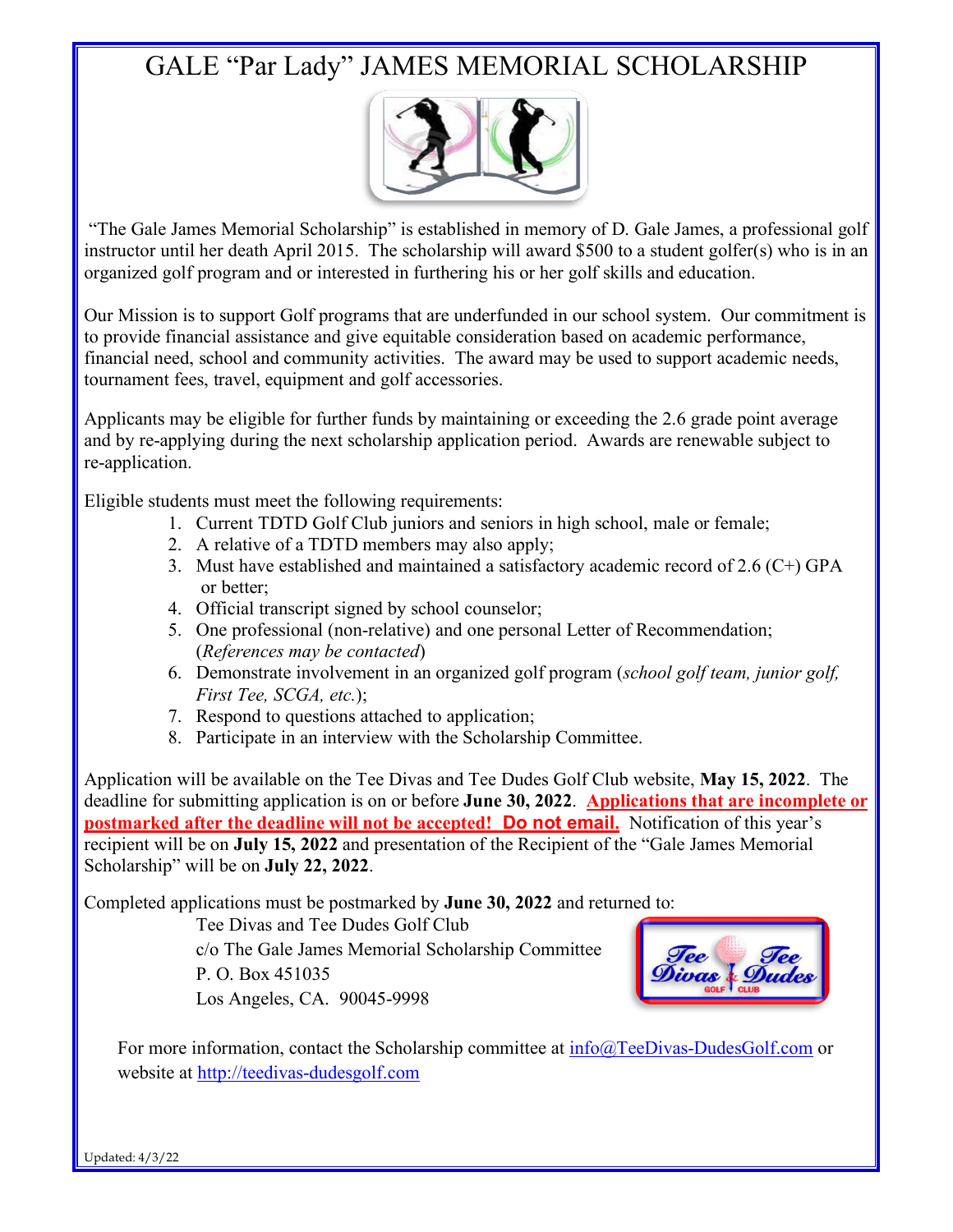| $\bm{e}$<br>$\bm{\rho} \bm{\rho}$<br>ivas |
|-------------------------------------------|
| Dudes<br>GOLF<br><b>CLUB</b>              |

## **Gale "Par Lady" James Memorial Scholarship 2022 Application**

**Print or type legible**

|                                |                                                                                                                      | <b>Example 2018 Applicant Information</b> |                                |          |                                                                                                                                                                                                                               |
|--------------------------------|----------------------------------------------------------------------------------------------------------------------|-------------------------------------------|--------------------------------|----------|-------------------------------------------------------------------------------------------------------------------------------------------------------------------------------------------------------------------------------|
| Student's Name:                | <u> 2008 - Andrea Andrew Maria (h. 1878).</u>                                                                        |                                           |                                |          | D.O.B:                                                                                                                                                                                                                        |
|                                | First                                                                                                                | Last                                      |                                |          |                                                                                                                                                                                                                               |
| School Name:                   | $GPA$ :                                                                                                              |                                           |                                |          |                                                                                                                                                                                                                               |
|                                |                                                                                                                      |                                           |                                |          |                                                                                                                                                                                                                               |
|                                |                                                                                                                      |                                           |                                |          |                                                                                                                                                                                                                               |
|                                | <b>Street Address</b>                                                                                                |                                           |                                |          | Apartment/Unit #                                                                                                                                                                                                              |
| City                           |                                                                                                                      | State                                     |                                | ZIP Code |                                                                                                                                                                                                                               |
|                                |                                                                                                                      |                                           |                                |          |                                                                                                                                                                                                                               |
|                                |                                                                                                                      |                                           |                                |          | Cell: <u>Cell</u>                                                                                                                                                                                                             |
|                                | How can we contact you: cell $\Box$                                                                                  | home email                                |                                |          |                                                                                                                                                                                                                               |
|                                |                                                                                                                      |                                           |                                |          |                                                                                                                                                                                                                               |
|                                | Email (required):                                                                                                    |                                           |                                |          |                                                                                                                                                                                                                               |
|                                |                                                                                                                      |                                           |                                |          |                                                                                                                                                                                                                               |
|                                |                                                                                                                      | Family                                    |                                |          |                                                                                                                                                                                                                               |
| Name of parent(s) or guardian: |                                                                                                                      |                                           |                                |          |                                                                                                                                                                                                                               |
|                                | Relationship:                                                                                                        |                                           |                                |          | <u> 1989 - Johann Barn, mars ann an t-Amhain Aonaich an t-Aonaich an t-Aonaich ann an t-Aonaich ann an t-Aonaich</u>                                                                                                          |
|                                |                                                                                                                      |                                           |                                |          |                                                                                                                                                                                                                               |
| Phone Number                   | <u> Alexandria de la contrada de la contrada de la contrada de la contrada de la contrada de la contrada de la c</u> |                                           |                                |          | Employed: $\Box$ YES $\Box$ NO                                                                                                                                                                                                |
|                                |                                                                                                                      |                                           |                                |          |                                                                                                                                                                                                                               |
|                                |                                                                                                                      |                                           |                                |          |                                                                                                                                                                                                                               |
|                                |                                                                                                                      |                                           |                                |          | Relationship: The Contract of the Contract of the Contract of the Contract of the Contract of the Contract of the Contract of the Contract of the Contract of the Contract of the Contract of the Contract of the Contract of |
| Phone Number                   |                                                                                                                      |                                           |                                |          | Employed: $\Box$ YES $\Box$ NO                                                                                                                                                                                                |
|                                |                                                                                                                      |                                           |                                |          |                                                                                                                                                                                                                               |
| Siblings and their ages:       |                                                                                                                      |                                           |                                |          |                                                                                                                                                                                                                               |
| # of brothers:                 | Ages                                                                                                                 |                                           |                                |          |                                                                                                                                                                                                                               |
|                                |                                                                                                                      |                                           |                                |          |                                                                                                                                                                                                                               |
| # of sisters:                  | Ages                                                                                                                 |                                           |                                |          |                                                                                                                                                                                                                               |
|                                | How many siblings have attended college?                                                                             |                                           | How many currently in college? |          |                                                                                                                                                                                                                               |
|                                |                                                                                                                      |                                           |                                |          |                                                                                                                                                                                                                               |
|                                |                                                                                                                      |                                           |                                |          |                                                                                                                                                                                                                               |
|                                |                                                                                                                      |                                           |                                |          |                                                                                                                                                                                                                               |
|                                | Gale "Par Lady" James Scholarship (2022)                                                                             |                                           |                                |          | Pg. 2                                                                                                                                                                                                                         |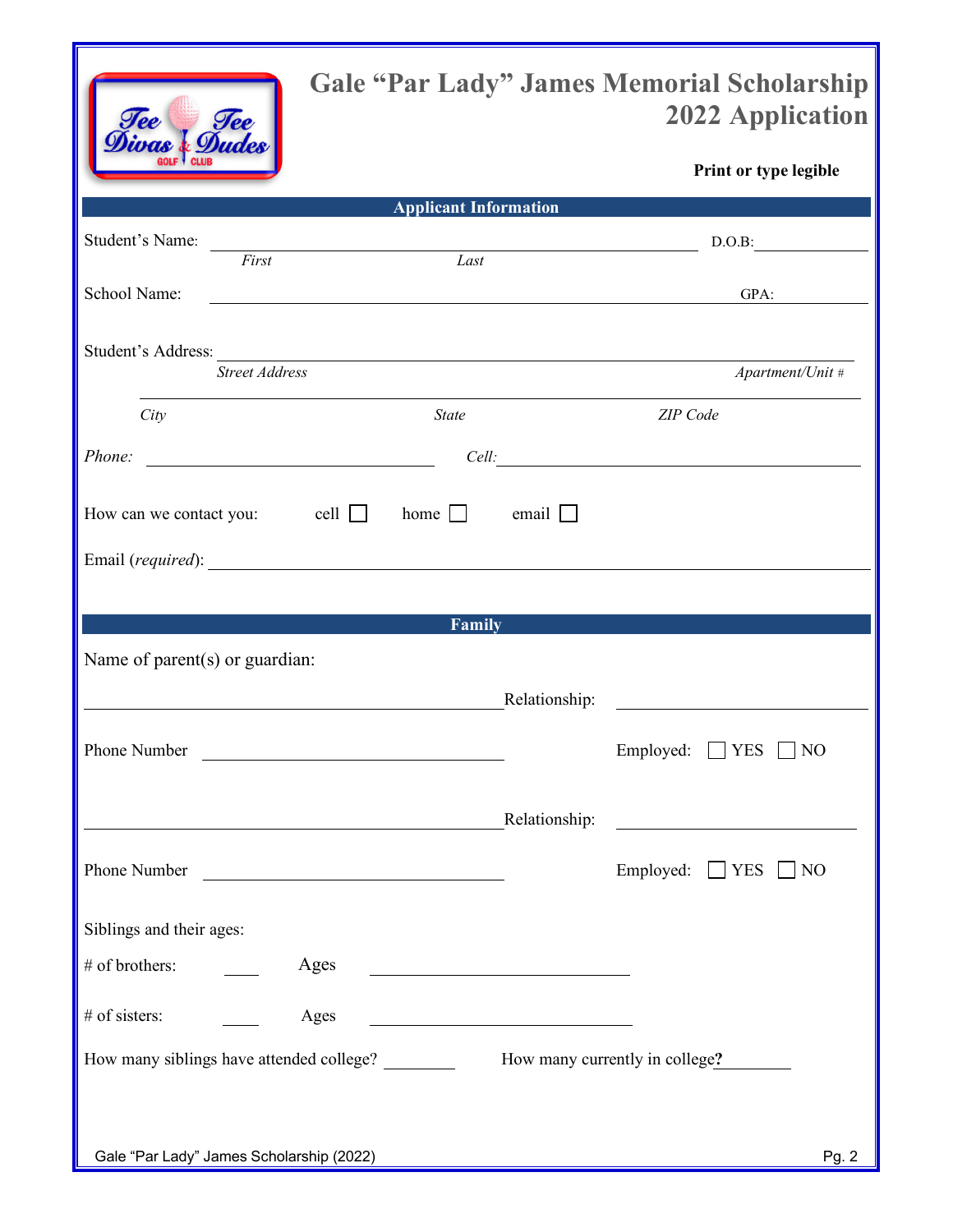|                                                                                               | <b>Professional References</b>                                                                                                                                                                                                       |
|-----------------------------------------------------------------------------------------------|--------------------------------------------------------------------------------------------------------------------------------------------------------------------------------------------------------------------------------------|
| This section MUST be completed by one of your teachers, school counselors, or coaches. Please |                                                                                                                                                                                                                                      |
| provide completed reference.<br>justify your rating.                                          | Please rate each category on a scale of 1 to 10 with 10 being highest and provide a brief explanation to                                                                                                                             |
| Student's Name:                                                                               |                                                                                                                                                                                                                                      |
|                                                                                               |                                                                                                                                                                                                                                      |
| Phone number:                                                                                 | <u>Email: Email: Email: Email: Email: Email: Email: Email: Email: Email: Email: Email: Email: Email: Email: Email: Email: Email: Email: Email: Email: Email: Email: Email: Email: Email: Email: Email: Email: Email: Email: Emai</u> |
|                                                                                               |                                                                                                                                                                                                                                      |
| 1. Scholastic Achievement:                                                                    |                                                                                                                                                                                                                                      |
|                                                                                               |                                                                                                                                                                                                                                      |
|                                                                                               | Rating:                                                                                                                                                                                                                              |
| 2. Handles Responsibilities Well:                                                             |                                                                                                                                                                                                                                      |
|                                                                                               |                                                                                                                                                                                                                                      |
|                                                                                               | <b>Rating:</b>                                                                                                                                                                                                                       |
| 3. Scholarship Award Worthiness:                                                              |                                                                                                                                                                                                                                      |
|                                                                                               |                                                                                                                                                                                                                                      |
|                                                                                               | <b>Rating:</b>                                                                                                                                                                                                                       |
| 4. Other Comments:                                                                            |                                                                                                                                                                                                                                      |
|                                                                                               |                                                                                                                                                                                                                                      |
|                                                                                               |                                                                                                                                                                                                                                      |
|                                                                                               |                                                                                                                                                                                                                                      |
|                                                                                               |                                                                                                                                                                                                                                      |
|                                                                                               |                                                                                                                                                                                                                                      |
|                                                                                               |                                                                                                                                                                                                                                      |
|                                                                                               |                                                                                                                                                                                                                                      |
|                                                                                               |                                                                                                                                                                                                                                      |
|                                                                                               |                                                                                                                                                                                                                                      |
|                                                                                               |                                                                                                                                                                                                                                      |
| Gale "Par Lady" James Scholarship (2022)                                                      | Pg.3                                                                                                                                                                                                                                 |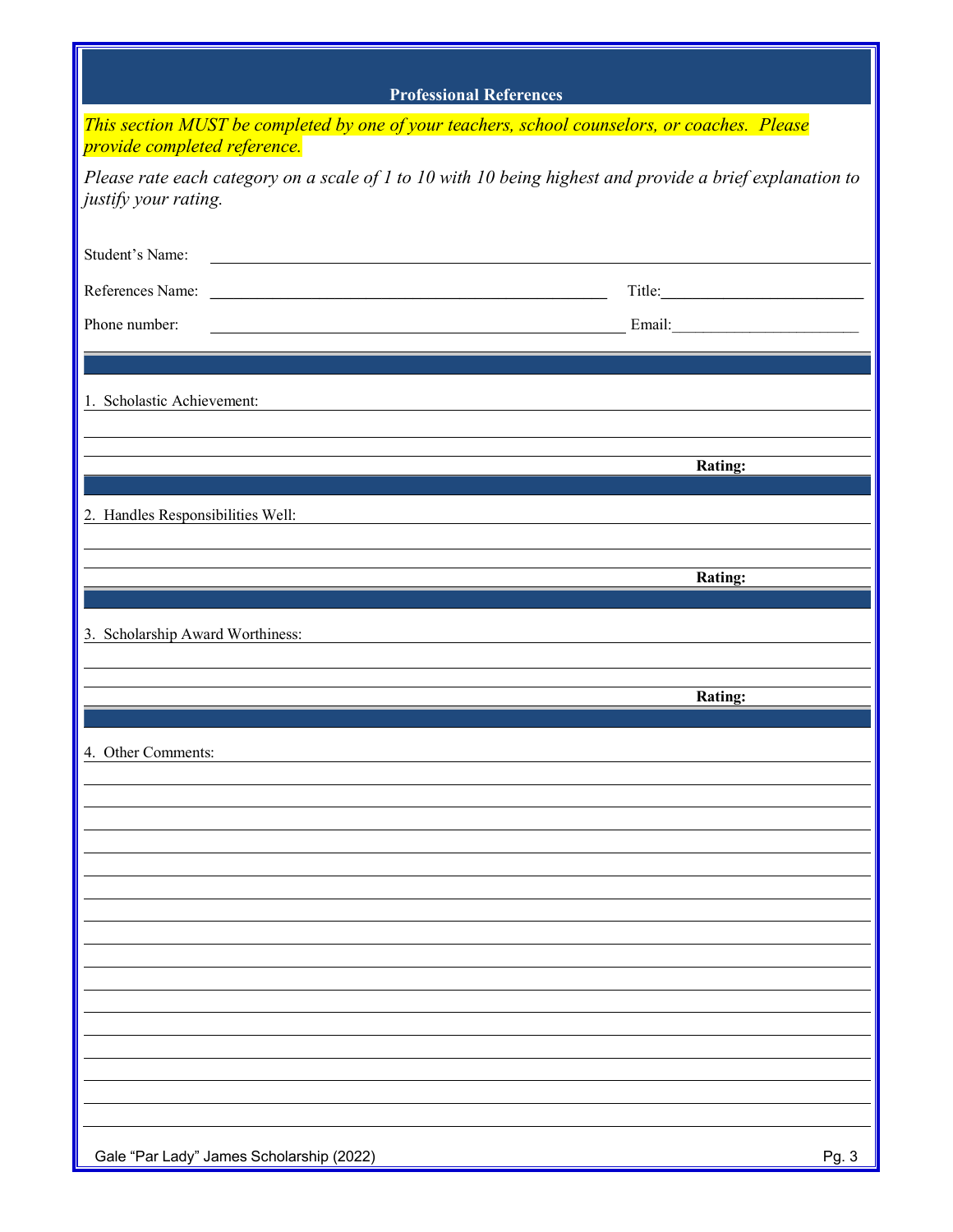| <b>Personal Reference</b>                                                                                                     |  |  |  |  |  |  |
|-------------------------------------------------------------------------------------------------------------------------------|--|--|--|--|--|--|
| Please provide one personal reference to complete form (non-relative). i.e. minister, community                               |  |  |  |  |  |  |
| leader, neighbor, employer.                                                                                                   |  |  |  |  |  |  |
| Name:<br><u> 1989 - Johann Barn, mars ann an t-Amhain Aonaich an t-Aonaich an t-Aonaich ann an t-Aonaich ann an t-Aonaich</u> |  |  |  |  |  |  |
| Telephone:<br><u> 1980 - Johann Barn, fransk politik fotograf (d. 1980)</u>                                                   |  |  |  |  |  |  |
| What would you like Tee Divas and Tee Dudes to know about this student?                                                       |  |  |  |  |  |  |
|                                                                                                                               |  |  |  |  |  |  |
|                                                                                                                               |  |  |  |  |  |  |
|                                                                                                                               |  |  |  |  |  |  |
|                                                                                                                               |  |  |  |  |  |  |
|                                                                                                                               |  |  |  |  |  |  |
|                                                                                                                               |  |  |  |  |  |  |
|                                                                                                                               |  |  |  |  |  |  |
|                                                                                                                               |  |  |  |  |  |  |
|                                                                                                                               |  |  |  |  |  |  |
|                                                                                                                               |  |  |  |  |  |  |
|                                                                                                                               |  |  |  |  |  |  |
|                                                                                                                               |  |  |  |  |  |  |
|                                                                                                                               |  |  |  |  |  |  |
|                                                                                                                               |  |  |  |  |  |  |
|                                                                                                                               |  |  |  |  |  |  |
|                                                                                                                               |  |  |  |  |  |  |
|                                                                                                                               |  |  |  |  |  |  |
|                                                                                                                               |  |  |  |  |  |  |
|                                                                                                                               |  |  |  |  |  |  |
|                                                                                                                               |  |  |  |  |  |  |
|                                                                                                                               |  |  |  |  |  |  |
|                                                                                                                               |  |  |  |  |  |  |
|                                                                                                                               |  |  |  |  |  |  |
|                                                                                                                               |  |  |  |  |  |  |
|                                                                                                                               |  |  |  |  |  |  |
| Gale "Par Lady" James Scholarship (2022)<br>Pg. 4                                                                             |  |  |  |  |  |  |